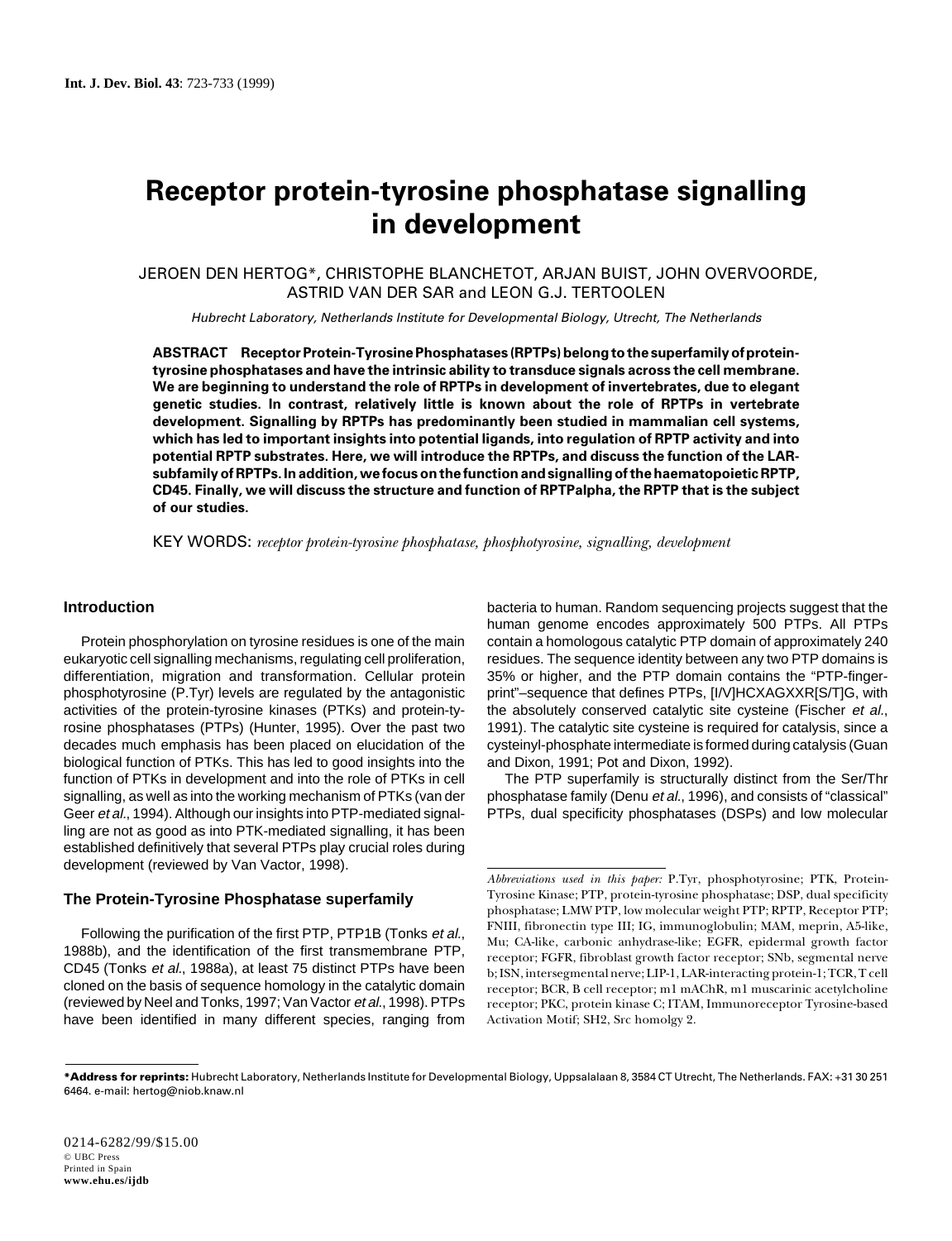

**Fig. 1. The PTP superfamily.** Schematic representation of the PTP superfamily, including the "classical" PTPs, with cytoplasmic and transmembrane, "Receptor" PTPs (RPTP). The dual specificity phosphatases (DSPs) and low molecular weight PTPs (LMW) are cytoplasmically localized. A small part of the catalytic phosphatase domains from the classical PTPs, including the fingerprint sequence with the catalytic site cysteine, is conserved in the DSPs and LMW PTPs (red boxes).

weight PTPs (LMW PTPs) (Fig. 1). The "classical" PTPs can be divided into two large groups, based on their overall structure, the cytoplasmic PTPs and the transmembrane PTPs, which are tentatively called Receptor PTPs (RPTPs). The DSPs and LMW PTPs are divergent from the classical PTPs in that the DSPs and LMW PTPs contain the PTP-fingerprint sequence with the catalytic site cysteine, but lack most of the other sequences that are conserved in the classical PTP domain (Fauman and Saper, 1996). Very little is known about the role of LMW PTPs in cell signalling or development. The DSPs dephosphorylate P.Tyr, P.Ser and P.Thr, and contain very important family members, including the MAPK phosphatase, MKP-1 (Sun et al., 1993), the cell cycle phosphatases, CDC25A, -B and -C (reviewed by Millar and Russell, 1992), and the recently identified tumour suppressor gene, P-TEN (Li and Sun, 1997; Li et al., 1997; Steck et al., 1997). Recent evidence suggests that PTEN not only dephosphorylates proteins, but also a lipid, phosphatidylinositol 3,4,5-trisphosphate (Maehama and Dixon, 1998). In fact, lipid phosphatase activity is actually responsible for the tumour suppressing activity of P-TEN (Myers et al., 1998). In this review, we will focus on classical PTPs, in particular RPTPs.

## **Receptor Protein-Tyrosine Phosphatases**

The RPTPs have been categorized based on their overall structure, and at least six different types of RPTPs have been defined (Fig. 2). Especially the extracellular domains are diverse, ranging from very short (e.g. RPTPepsilon, 27 residues), to very extensive (e.g. LAR). Many different protein modules have been identified in the extracellular domains of RPTPs, including those reminiscent of cell adhesion molecules (fibronectin type III [FNIII] like and immunoglobulin [Ig]-like domains [Streuli et al., 1989]). In addition, the MAM (Meprin, A5-like, Mu) domain was identified in the ectodomain of RPTPs (Beckmann and Bork, 1993), as well as a domain with high homology to carbonic anhydrases (Krueger and Saito, 1992) (Fig. 2). The ectodomains of some RPTPs are cleaved off by specific proteases and remain bound extracellularly to the cytoplasmic region of these PTPs (e.g. LAR [Streuli et al., 1992]).

In addition, these ectodomains may be shed, and thus may have a function by themselves, acting as ligands, independently of the catalytic activity of the RPTP. The most appealing function of the ectodomains is that they may bind ligands that somehow induce an alteration of the intracellular PTP activity. It is noteworthy that ligand-induced dimerisation of chimeric epidermal growth factor receptor (EGFR)-CD45 results in functional inactivation of the RPTP CD45 (Desai et al., 1993), suggesting that RPTPs may actually function as bona fide receptors, transducing extracellular signals intracellularly.

# **The extracellular domain of RPTPs**

The extracellular domains of RPTPs are diverse and may bind to different classes of ligands. For instance, the cell adhesion molecule CD22 is a lectin that interacts with CD45 through N-linked alpha-2,6-sialylated oligosaccharides (Stamenkovic et al., 1991). However, this interaction may be rather non-specific and whether the CD45-CD22 interaction is physiologically relevant remains to be determined. The first bona fide ligand that was identified for a RPTP was the ectodomain of RPTPmu that interacts with itself in a homophilic manner when expressed at high levels on apposing cells (Brady-Kalnay et al., 1993; Gebbink et al., 1993). Similarly, RPTPkappa interacted in a homophilic manner (Sap et al., 1994). Detailed analysis of the interaction indicated that the MAM domain and the Ig-like domain of RPTPmu are involved in the interaction (Brady-Kalnay and Tonks, 1994; Zondag et al., 1995). Despite the fact that RPTPmu and RPTPkappa are highly homologous, their extracellular domains did not interact with each other, suggesting that the interaction is highly specific (Zondag et al., 1995). The extracellular domain of RPTPzeta/beta, and in particular the carbonic anhydrase-like domain, is a ligand for the neuronal Contactin/ Caspr and Contactin/NrCAM receptor complexes (Peles et al., 1995, 1997; Sakurai et al., 1997). Both membrane-bound and soluble RPTPzeta/beta ectodomains bind and induce neurite outgrowth of tectal neurons, suggesting that PTP activity is not required for this effect. However, binding of the RPTPzeta/beta ectodomain to Contactin/protein complexes may induce bidirectional signalling, resulting in neurite outgrowth of the Contactinexpressing cell and a PTP-dependent, as yet to be identified, effect in the RPTPzeta/beta expressing cell. Recently, the Laminin/ Nidogen complex was identified as a ligand for a specific isoform of the RPTP LAR (O'Grady et al., 1998). Whether LAR activity is regulated by binding to this complex remains to be determined, but ligation of antibody to the extracellular domain induced internalisation of LAR, suggesting that the net LAR PTP activity at the cell membrane may be reduced by ligand-binding. In contrast, homophilic interactions of RPTPmu at cell-cell contact sites leads to accumulation of RPTPmu at these intercellular contact regions, which led to the hypothesis that RPTPmu signals at sites of cell-cell contact (Gebbink et al., 1995). Taken together, ligands have been identified for several RPTPs, and ligand binding may affect the amount of these RPTPs in (particular locations of) the cell, but whether these interactions directly affect intracellular PTP activity remains to be determined.

#### **The intracellular domain of RPTPs**

Most RPTPs contain two cytoplasmic PTP domains (Fig. 2). The membrane proximal PTP domain of the tandem domain-containing RPTPs, D1, contains the majority of the catalytic activity. More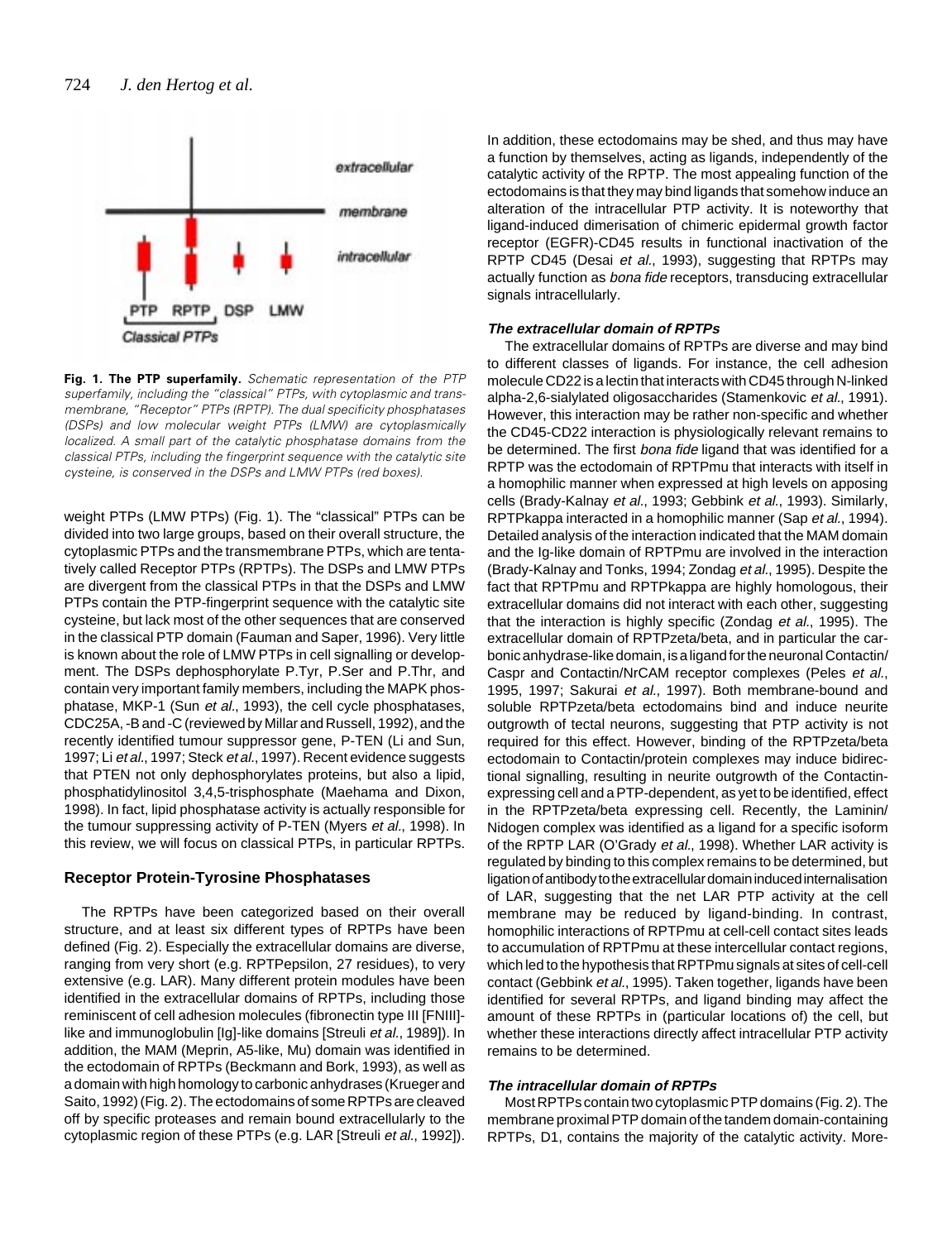over, the catalytic activity of D1 is essential for the function of several RPTPs (den Hertog et al., 1993; Desai et al., 1994; Kokel et al., 1998). The membrane-distal domain, D2, contains residual activity, or no activity at all (Wang and Pallen, 1991; Wu et al., 1997). In fact, some RPTP-D2s lack the catalytic site Cys, e.g. RPTPgamma, and thus have no catalytic activity whatsoever (Krueger et al., 1990). However, overall, the sequences of RPTP-D2s are highly conserved in evolution. In addition, the 3D structure of RPTPalpha-D2 is highly similar to the structure of RPTPalpha-D1 (J. Noel and A. Bilwes, personal communication), suggesting the RPTP-D2s have important functions. Mutation of only two residues in RPTPalpha-D2 converts this domain into an active PTP, with catalytic activity close to, or even exceeding, RPTPalpha-D1 (Lim et al., 1998; Buist et al., 1999), demonstrating how closely some RPTP-D2s resemble RPTP-D1s. It is unlikely that residual RPTP-D2 activity is physiologically relevant. However, RPTP-D2s may be involved in defining the substrate specificity of RPTP-D1s by binding to substrates that are phosphorylated on multiple residues, thereby presenting the P.Tyr-containing substrates to RPTP-D1s (Hunter, 1998). Alternatively, RPTP-D2s may negatively regulate RPTP-D1 activity. For instance, RPTPdelta-D2 binds to RPTPsigma-D1 and inhibits RPTPsigma-D1 activity, presumably by blocking the catalytic site of RPTPsigma-D1 (Wallace et al., 1998). In contrast, CD45-D2 binds to CD45-D1 in an intramolecular fashion and CD45-D2 appears to activate CD45-D1 by disrupting CD45 D1-D1 homodimers (Felberg and Johnson, 1998). The role of RPTP-D2s in regulation of RPTP-D1s is complex, since in RPTPalpha, D2 has neither positive nor negative effects on D1 activity, in that the catalytic activity of RPTPalpha-D1 is indistinguishable from RPTPalpha-D1/D2, containing both catalytic domains (Wu et al., 1997). In conclusion, RPTP-D1 catalytic activity is essential for RPTP function and RPTP-D2 may play a modulatory role by presenting substrates to RPTP-D1, or by regulation of RPTP-D1.

Many RPTPs have been identified with a single PTP domain (type III and type VI, Fig. 2). Obviously, these RPTPs do not require a second PTP domain for regulation. Interestingly, some of the single PTP-domain containing RPTPs, including IA-2, do not display detectable PTP activity (Lu et al., 1994), suggesting that these RPTPs do not function by dephosphorylation of cellular substrates, but instead may function by binding to P.Tyr-containing proteins.

#### **Regulation of RPTP activity**

Little is known about regulation of RPTP activity. Many singlemembrane-spanning receptors are regulated by dimerisation (Weiss and Schlessinger, 1998). For instance, receptor PTKs are activated by dimerisation. Conversely, the RPTPs may be negatively regulated by dimerisation. Ligand-induced dimerisation of chimeric EGFR/CD45 results in functional inactivation, suggesting that dimerisation inhibits CD45 PTP activity (Desai et al., 1993). Moreover, RPTPalpha-D1 formed dimers in two independent crystal structures. The crystal structure of RPTPalpha-D1 dimers suggests that they are inactive, since an N-terminal helix-turn-helix wedge-like structure of one monomer inserts into the catalytic site of the other monomer and vice versa, thereby blocking both catalytic sites in the dimer (Bilwes et al., 1996). The wedge sequences are conserved in RPTP-D1s, but not in RPTP-D2s or cytoplasmic PTPs, suggesting that dimerisation-induced inhibition



**Fig. 2. Receptor Protein-Tyrosine Phosphatases.** Six distinct types of RPTPs have been defined, and a typical mammalian example of each type is depicted. The identity of the different domains is explained in the key at the bottom: FN III-like, fibronectin type III-like; Ig-like, immunoglobulin-like; MAM, Meprin-A5-Mu; CA-like, carbonic anhydrase-like; Cys-rich, cysteinerich; PTP, protein-tyrosine phosphatase.

is a general phenomenon of RPTPs. However, RPTPmu-D1 contains a wedge, but does not form dimers like RPTPalpha-D1 (Hoffmann et al., 1997). It is noteworthy that RPTPmu contains an unusually long juxtamembrane region, suggesting that RPTPmu may be regulated differently. As described above, CD45-D1 homodimerises in solution (Felberg and Johnson, 1998), and it will be interesting to see whether the wedge blocks the catalytic sites in the CD45-D1 crystal structure as well. Mutation of a single residue in the wedge of the EGFR/CD45 chimaera abolishes ligand-induced inactivation, suggesting that the wedge plays a central role in regulation of RPTP activity (Majeti et al., 1998).

## **RPTP substrates and associated proteins**

In order to fully understand the function of RPTPs, it is crucial to know the identity of their substrates. Identification of specific RPTP substrates is extremely difficult and not many substrate/RPTP pairs are known. In vitro PTP assays, using phosphopeptides, indicate that there is substrate-specificity among the RPTPs. In addition, overexpression of RPTPs does not induce dephosphorylation of all P.Tyr-containing proteins, suggesting that RPTPmediated dephosphorylation is specific. Paradoxically, RPTPs may enhance cellular P.Tyr levels, since several RPTPs dephosphorylate the inhibitory C-terminal P.Tyr residue in Src-family PTKs, thereby enhancing their PTK activity. Src and Src-family members are negatively regulated by Csk-mediated tyrosine phosphorylation of Tyr527 in its C-terminus (Nada et al., 1991). The recently solved crystal structure of two Src-family members, Src and Hck, demonstrates that phosphorylation of Src Tyr527 induces an intramolecular "closed" conformation due to binding of the Src SH2 domain to this P.Tyr527 residue, which is further stabilised by the SH3 domain (Sicheri et al., 1997; Xu et al., 1997). Dephosphorylation of P.Tyr527 abolishes intramolecular SH2 domain binding, leading to an "open", active conformation. CD45 dephosphorylates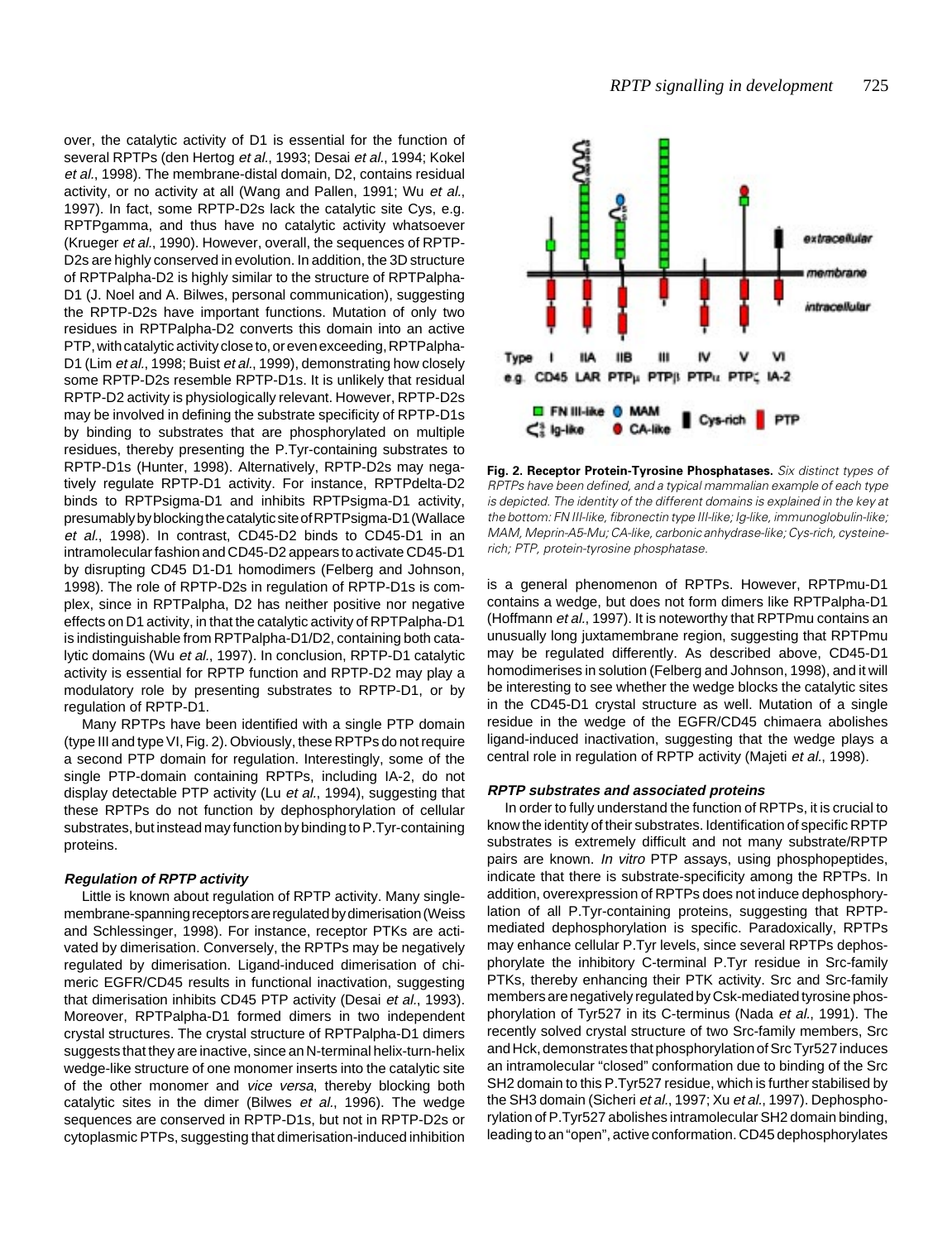and activates the Src-family members Lck and Fyn (Mustelin et al., 1989; Ostergaard et al., 1989; Shiroo et al., 1992), while RPTPalpha dephosphorylates and activates Src and Fyn (Zheng et al., 1992; den Hertog et al., 1993; Bhandari et al., 1998). It will be interesting to see whether different RPTPs dephosphorylate and activate distinct sub-sets of Src-family PTKs, thereby conferring specificity.

The specificity of RPTP-mediated dephosphorylation of substrates may be dictated by physical interactions between the substrate and the RPTP. For example, the cadherin-catenin complex binds to LAR-family PTPs, and beta-catenin is dephosphorylated *in vitro* by its associated PTP activity (Kypta et al., 1996). Similarly, RPTPkappa binds to beta-catenin and plakoglobin (gamma-catenin) in vivo and in vitro, and recombinant RPTPkappa dephosphorylates beta-catenin (Fuchs et al., 1996). The interaction between an RPTP and the cadherin-catenin complex was first described for RPTPmu (Brady-Kalnay et al., 1995), but the interaction between RPTPmu and cadherins has been the subject of debate (Zondag et al., 1996). However, Brady-Kalnay et al. (1998) recently provided definitive proof that RPTPmu indeed interacts with cadherins. Whether RPTPmu plays a role in tyrosine dephosphorylation of the cadherin-catenin complex remains to be determined.

Not all RPTPs have to bind stably to their substrates and the substrate-enzyme interactions may be highly transient and dynamic. A method that has been applied successfully to identify substrates relies on the fact that subtle mutations in the catalytic site of PTPs abolish PTP activity, and at the same time enhance binding to specific substrates. This "substrate-trapping" procedure has been used to identify substrates of several cytoplasmic PTPs (Garton et al., 1996; Flint et al., 1997), but not RPTPs. The



**Fig. 3. Model for LAR signalling.** DLAR is involved in axon pathfinding and is genetically upstream of DRac. In mammals, the Laminin/Nidogen complex binds to the ectodomain of LAR, and may act as a ligand for LAR. The cytoplasmic domain of LAR binds to Trio, a multidomain protein that contains a guanine nucleotide exchange factor domain for Rac, suggesting that LAR may couple directly to Rac via Trio. Taken together, the genetic evidence in Drosophila and the biochemical evidence in mammals suggests a simple linear pathway, linking LAR to Rac. However, many question marks remain in this model, including the ones that have been indicated, and it will be a challenge to elucidate the LAR signalling pathway.

combination of a substrate trapping procedure and analysis of the phosphorylation state of candidate substrates in PTP knock-out cell lines led to the identification of p130<sup>cas</sup> and its family members Hef1 and Sin as specific substrates of the cytoplasmic PTP-PEST (Côté et al., 1998). Similar substrate trapping procedures may provide definitive proof as to the identity of specific, physiological substrates of RPTPs, which is crucial for elucidation of the function of RPTPs and will provide insight into the role of RPTPs in development in vivo.

## **The function of RPTPs in vivo**

Since PTPs counteract PTK activity, it has been speculated for a long time that RPTPs play an equally important role as the RPTKs in development. Recent conclusive evidence strikingly confirms the importance of RPTPs in invertebrates (reviewed by Chien, 1996; Van Vactor, 1998; Van Vactor et al., 1998; see below). In contrast, still relatively little is known about the role of RPTPs in vertebrates. The expression patterns of many RPTPs have been determined during vertebrate development. For instance, many RPTPs are highly expressed in the developing brain (reviewed by Stoker and Dutta, 1998), suggesting important functions for these RPTPs during brain development. However, gene targeting of several RPTPs disappointingly did not result in obvious developmental phenotypes and thus did not reveal the function of these RPTPs. For instance, RPTPalpha (J. Sap, personal communication), RPTPepsilon (A. Elson, personal communication), RPTPmu (M.F.B.G. Gebbink, personal communication) and RPTPkappa (Skarnes et al., 1995) have been knocked out or targeted otherwise, which did not result in obvious developmental defects. Moreover, knock-out of several other RPTPs, including LAR, induced mild phenotypes at best (see below). Therefore, more rigorous approaches may be required to elucidate the function of RPTPs in vertebrates.

# **The function of the LAR-subfamily of RPTPs**

The LAR-subfamily of RPTPs, i.e. the type IIA RPTPs (Fig. 2), is defined by multiple FNIII-like and Ig-like domains in the extracellular domain. The first transmembrane PTP that was reported in C. elegans, Clr-1, belongs to the LAR-subfamily of RPTPs. Clr-1 contains two immunoglobulin-like domains and one FNIII-like domain in its extracellular domain (Kokel et al., 1998), and therefore it most closely resembles Drosophila DPTP69D (see below). Mutant embryos with mutations in clr-1 express the severe clear phenotype that is characterised by extremely short, immobile and infertile animals. In addition, their pharynx and intestine appears to float within the pseudocoelom. Animals that are homozygous for the most severe alleles die during larval development, but most animals survive. Clr-1 was identified in a screen for suppressors of the egl-15 hypomorphic mutant phenotype. Egl-15 encodes a C. elegans fibroblast growth factor receptor (FGFR) (DeVore et al., 1995). Clr-1 and egl-15 mutually suppress each other, suggesting that this RPTP and this RPTK have opposing activities. Using null alleles, it was clear that the *clear* phenotype of *clr-1* mutants is dependent on integrity of egl-15, while the phenotype of egl-15 mutants is not dependent on *clr-1*. Since catalytic activity of Clr-1 is required for its function, it is highly likely that Clr-1-mediated dephosphorylation acts as a negative regulator of egl-15 signalling (Kokel et al., 1998).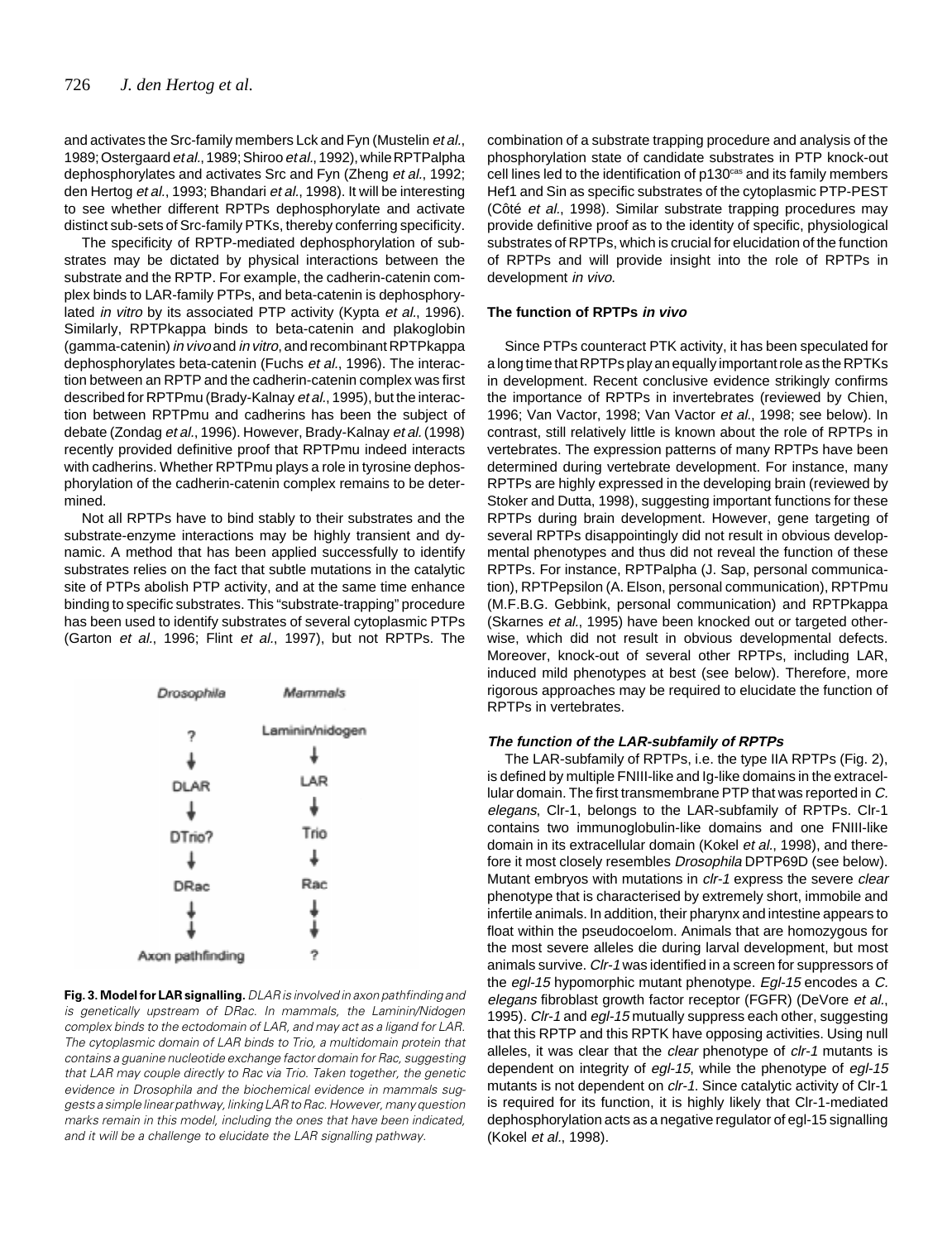One of the first indications that RPTPs play an important role in development came from the expression pattern of three RPTPs in Drosophila. DLAR, DPTP10D and DPTP99A are highly expressed in the growth cones of motor neuron axons, suggesting that these RPTPs are involved in axon guidance (Tian et al., 1991; Yang et al., 1991). Recently, genetic evidence confirmed the importance of RPTPs in axon guidance, since Drosophila mutants were identified with mutations in RPTPs that showed defects in axonal pathfinding (Desai et al., 1996, 1997; Krueger et al., 1996).

In DLAR mutant embryos, the segmental nerve b (SNb) and SNd axons bypass their normal muscle target region and continue to extend distally along the common pathway, following the intersegmental nerve (ISN) (Krueger et al., 1996). DPTP69D and DPTP99A are also highly expressed on motor axons. DPTP69D mutant embryos show a complex axon pathfinding phenotype, but DPTP99A mutant embryos do not. In DPTP69D mutant embryos, the SNb axon stops growing before reaching its target muscle, or it follows incorrect pathways and bypasses its target (Desai et al., 1996). Comparison of the phenotypes of mutant embryos lacking DLAR, DPTP69D, DPTP99A and combinations demonstrates that these RPTPs have partially redundant functions and that specific RPTPs are required for pathway decisions along the trajectories of the ISN and SNb motor nerves. DPTP99A is involved in axon pathfinding, even though DPTP99A mutant embryos show no phenotypes, since the penetrance and the severity of the SNb defects in mutant embryos that lack both DPTP69D and DPTP99A is enhanced compared to DPTP69D mutant embryos (Desai et al., 1996). Only in the triple mutant the SNb axon does not progress beyond the first branch point, indicating that any of the three RPTPs is sufficient for progression beyond this point (Desai et al., 1997). It is noteworthy that these three RPTPs are only required for pathway decisions of particular axons, since the SN root branches (SNa and SNc) and central nervous system axons are relatively normal in embryos lacking all three RPTPs (Desai et al., 1997).

Although it is clear that RPTPs play an important role in axon pathfinding in *Drosophila*, the molecular mechanism underlying the involvement of these RPTPs remains to be determined. It has been demonstrated that the small GTP binding protein Rac is genetically downstream of DLAR (Kaufmann et al., 1998). This interaction may be mediated by Trio, a large multi-domain protein that binds to human LAR and contains a Rac guanine nucleotide exchange factor domain (Debant et al., 1996). It is noteworthy that C. elegans UNC-73, which is closely related to vertebrate Trio, specifically activates Rac and is required for proper cell and growth cone migration, presumably through regulation of cytoskeletal rearrangements (Steven et al., 1998). Taken together, these genetic and biochemical data suggest that Trio couples LAR to Rac. However, it is unlikely that the function of the Drosophila RPTPs is limited to effects on Rac, since many other proteins have been identified to interact with the cytoplasmic domain of LAR, including LIP-1 and other Liprins (Pulido et al., 1995; Serra-Pagès et al., 1998). In conclusion, it is not clear how DLAR is involved in neuronal pathfinding, but intuitively, elucidation of the role of DLAR in axon guidance will require identification of specific ligands or binding proteins that interact with its extracellular domain.

Evidence that the extracellular domain of LAR is involved in axon pathfinding comes from the leech, Hirudo medicinalis. HmLAR2, the leech homologue of DLAR, is specifically expressed on the growth cones of neurons during rapid outgrowth of these cell



**Fig. 4. CD45 potentiates T cell receptor signalling.** CD45 dephosphorylates the inhibitory P.Tyr in the C-terminus of the Src family PTKs, Lck and Fyn, thereby activating their PTK activity. The T cell receptor consists of eight different proteins. The alpha-chain/beta-chain heterodimer binds ligands, while the two CD3 heterodimers, CD3-gamma/CD3-epsilon and CD3-delta/CD3-epsilon, and the TCR-zeta homodimer are signalling components. Upon ligand binding, the signalling components are phosphorylated by active Lck and Fyn on Immunoreceptor Tyrosine-based Activation Motifs (ITAMs). Phosphorylation of ITAMs, in turn, provides binding sites for the SH2 domains of the PTK, ZAP-70. ZAP-70 translocates to the ITAMs, is phosphorylated on tyrosine (initially by Lck and subsequently through autophosphorylation). Tyrosine phosphorylated, active ZAP-70 phosphorylates substrates, thereby initiating downstream signalling. CD45 plays a crucial role in TCR signalling, since ligation of the TCR in cells that lack CD45 does not induce tyrosine phosphorylation of the ITAMs, nor any of the downstream events, due to the fact that Lck and Fyn are not activated in such cells. The identity of the different domains is explained in the key at the bottom: Ig-like, immunoglobulin-like; FNIII-like, fibronectin type III-like; ITAM, Immunoreceptor Tyrosine-based Activation Motif; SH2, Src Homology 2; PTP, protein-tyrosine phosphatase; PTK, protein-tyrosine kinase.

processes. Injection of antibodies, directed at the extracellular domain of HmLAR2, leads to partial internalisation of HmLAR2 (Gershon et al., 1998), similar to anti-LAR antibody induced LARinternalisation in HeLa cells growing in vitro (O'Grady et al., 1998). Antibody induced partial internalisation of HmLAR2 induces aberrant projections of neuronal cells over shorter distances than normal. The growth cones of anti-HmLAR2 antibody-injected leech embryos appear normal, even though the projections deviate from their highly regular trajectories, suggesting that the extracellular domain of HmLAR2 transduces extracellular signals that are required for normal growth cone pathfinding (Gershon et al., 1998). The Laminin/Nidogen complex has been identified to bind to the extracellular domain of human LAR in vitro (O'Grady et al., 1998). It will be interesting to see whether the Laminin/Nidogen complex, or similar complexes, are involved in axon pathfinding in the leech.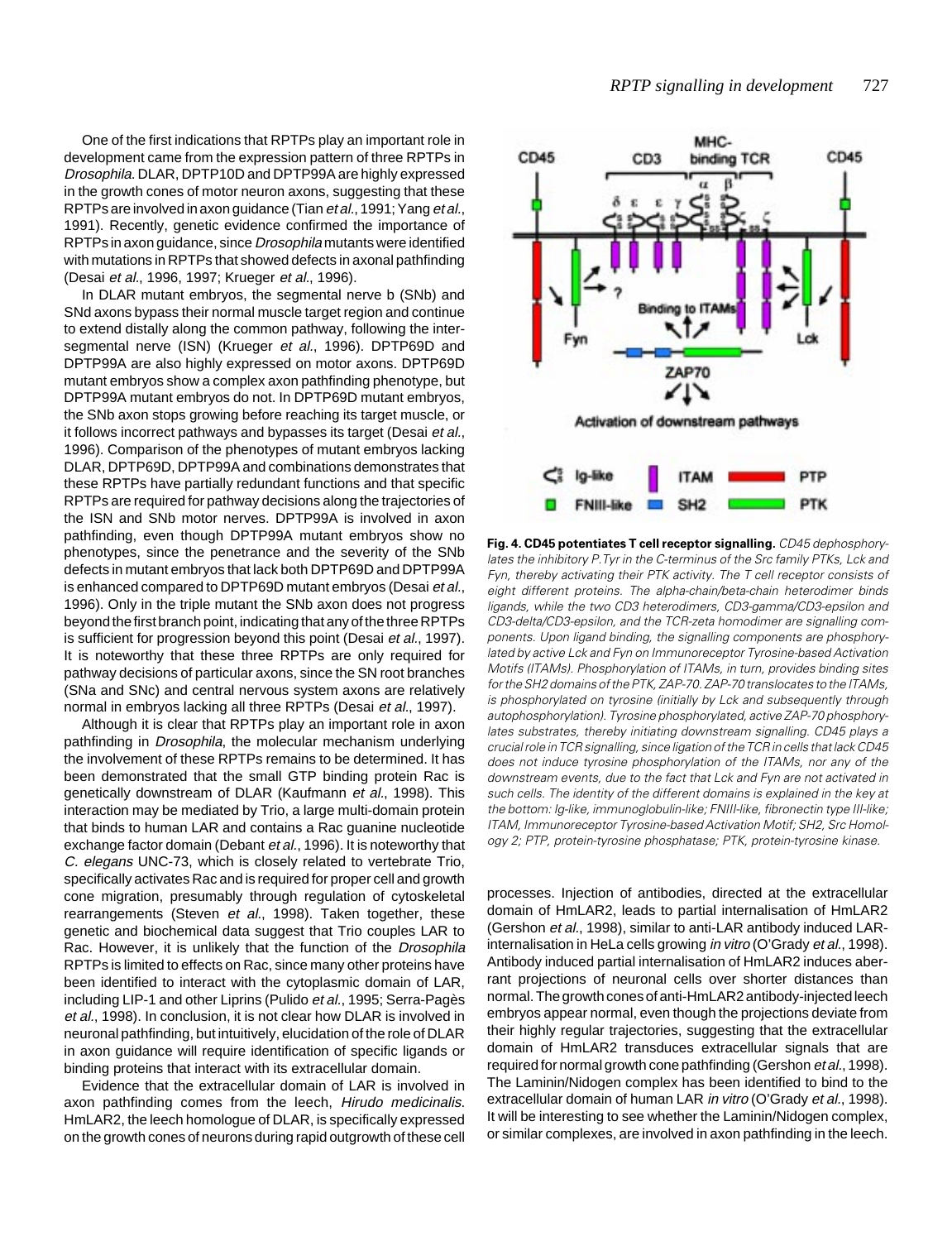

**Fig. 5. Receptor Protein-Tyrosine Phosphatase alpha.** A schematic representation of murine RPTPalpha is depicted with the eight N-linked glycosylation sites in the extracellular domain in green, the transmembrane domain in yellow (TM) and the two catalytic domains in red (D1 and D2). The catalytic site cysteines in each PTP domain are depicted (C433 and C723), as well as the phosphorylation sites, Ser180 and Ser204 in the juxtamembrane domain and Tyr789 in the C-terminus. The scale bar indicates amino acid residue number.

Definitive proof regarding the identity of the extracellular ligands that are involved in binding to the ectodomain of LAR, thereby directing axon pathfinding may be provided by genetic experiments in Drosophila.

As described above, it is clear that DLAR is involved in axon pathfinding in Drosophila. In contrast, it is not clear what the function of LAR is in vertebrates. The mammalian LAR subfamily consists of three members, LAR, RPTPdelta and RPTPsigma. Due to alternative splicing, many different isoforms exist of these three RPTPs that may have different functions, and that are differentially expressed (Pulido et al., 1995; Schaapveld et al., 1998 and references therein). It is noteworthy that none of the mammalian splice isoforms have exactly the same structure as DLAR, in that DLAR contains nine FNIII-like repeats, while all members of the mammalian subfamily maximally contain eight FNIII-like repeats (Van Vactor et al., 1998). Nevertheless, the mammalian LAR subfamily is generally considered to be the counterpart of DLAR. RPTPdelta and RPTPsigma are highly expressed in the nervous system, like DLAR, which may suggest that these RPTPs are the functional homologues of DLAR, rather than mammalian LAR itself. Gene targeting of LAR does not induce an obvious neuronal phenotype (Skarnes et al., 1995). However, close examination of mice with a gene trap insertion in the LAR gene, in which expression of full length LAR is greatly reduced but not completely abolished, indicated that the size of cholinergic neurons was significantly reduced and that cholinergic innervation of the dentate gyrus was markedly decreased, suggesting that LAR indeed plays a role in development of the mammalian nervous system (Yeo et al., 1997). Schaapveld et al. (1997) generated mice lacking the sequences encoding both LAR PTP domains by gene targeting. These LARPTP-/- mice are viable and do not display an obvious neuronal phenotype. In fact, these mice develop normally, without obvious histological abnormalities. However, LAR<sup>PTP-/-</sup> females have mammary gland defects during gestation, due to impaired terminal differentiation of alveoli at late pregnancy, resulting in defective milk production (Schaapveld et al., 1997). Since LAR-null mutant mice have not been described yet –in one case low levels of LAR expression were detected (Skarnes et al., 1995; Yeo et al., 1997) and in the other the extracellular domain is still expressed (Schaapveld et al., 1997)– the exact role of LAR in mouse development remains to be determined.

The penetrance of the phenotype of the mice with mutations in LAR varies, depending on the genetic background. Moreover, on a C57BL/6 genetic background, only 50% of the expected LARPTP-/mice are born (W. Hendriks, personal communication), suggesting that lethal defects occur early during development in the LARPTP-/embryos that are not born. In the LAR $\dot{\tau}$  mice that do not show obvious defects, the highly homologous LAR-family members, RPTPdelta and RPTPsigma, may take over LAR's function. Preliminary reports suggest that RPTPdelta $\div$  mice are viable and appear to display growth retardation, early mortality, abnormal posture and dramatic motor defects (Uetani et al., 1997). RPTPsigma<sup>-/-</sup> mice display pituitary dysplasia, defects in the olfactory lobes and a reduction in the total central nervous system size and cell number (M. Tremblay, personal communication). It is likely that the highly homologous LAR family members have redundant functions. In fact, all three family members associate with the same proteins (e.g. the LAR-interacting protein, LIP-1; Pulido et al., 1995), suggesting that indeed downstream signalling is similar. In order to dissect the functions of the different members of the LAR subfamily, double or even triple knockout mice will have to be generated and analysed.

Taken together, some of the components in the LAR signalling pathway have been identified by genetics, e.g. DRac in Drosophila and Trio (UNC-73) in C. elegans, and others have been identified biochemically by direct interactions, e.g. Trio. Therefore, it is tempting to speculate that LAR-signalling is similar in invertebrates and vertebrates. However, the model in Figure 3 is far from complete, since i) LAR not only interacts with Trio, but also with other proteins, and ii) it remains to be determined whether LAR (or a LAR subfamily member) is involved in axon pathfinding in mammals.

#### **The function of CD45 in vivo and in cell signalling**

CD45 was the first RPTP to be identified, based on sequence homology with PTP1B in the intracellular domain (Charbonneau et al., 1988; Tonks et al., 1988a). In fact, CD45 had been cloned well before CD45 was identified as an RPTP (Thomas et al., 1985). Homologues of CD45 have not been identified in invertebrates. In mammals, many splice isoforms have been identified of CD45, all of which are expressed exclusively in the haematopoietic system. The ectodomain of CD45 does not resemble cell adhesion molecules, although a single FNIII-like domain and possibly spectrinlike repeats have been identified (Fig. 2). A lectin, CD22, binds to the glycosylated CD45 ectodomain (Stamenkovic et al., 1991), but whether CD22 is a bona fide physiological ligand is not clear.

Gene targeting of exon 6 was aimed at deletion of a specific isoform of CD45, but instead abolished expression of all CD45 isoforms in B cells and most T cells. In CD45<sup>exon6-/-</sup> mice, development of B cells appeared normal, but T cell development was severely affected (Kishihara et al., 1993). CD45-null mice were generated by targeting of the invariant exon 9, and here T cell development was disrupted even more severely than in the CD45exon6-/- mice at the CD4–CD8– to CD4+CD8+ transition and later when CD4+CD8+ cells develop into CD4+ or CD8+ thymocytes (Byth et al., 1996).

The molecular mechanism underlying the phenotype in CD45<sup>-/-</sup> mice is not clear. However, by now it is well established that CD45 potentiates T cell receptor (TCR) and B cell receptor (BCR) responses. The mechanism of CD45-mediated potentiation of T and B cell receptors has been the subject of numerous studies over the past decade, which has led to relatively good insight into CD45-mediated signalling (reviewed by Frearson and Alexander, 1997). CD45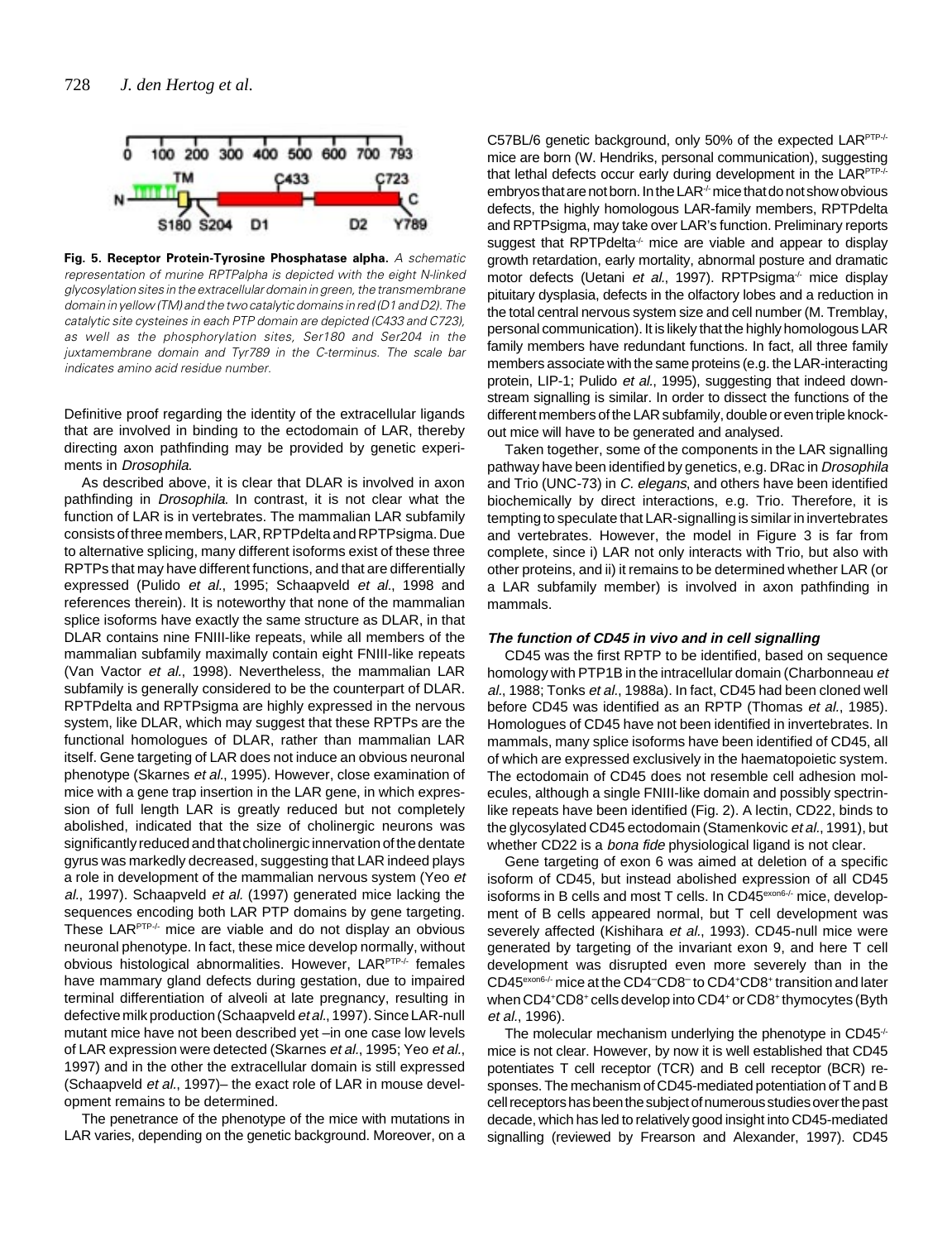dephosphorylates the inhibitory C-terminal phosphorylation site in Lck and Fyn, thereby activating these Src-family PTKs. Upon ligation of the TCR, activated Lck and Fyn phosphorylate components of the TCR, including CD3-epsilon and TCR-zeta on Immunoreceptor Tyrosine-based Activation Motifs (ITAMs), generating binding sites for SH2-containing signalling molecules, including the PTK, ZAP-70, thereby initiating subsequent intracellular signalling (Qian and Weiss, 1997) (Fig. 4). In CD45<sup>-/-</sup> thymocytes, Lck and Fyn are not active and engagement of the TCR does not induce tyrosine phosphorylation of the TCR, nor any of the down-stream events, demonstrating that CD45 is essential for TCR signalling.

#### **Structure and function of RPTPalpha**

RPTPalpha is a typical RPTP with a short extracellular domain and two cytoplasmic PTP domains (Figs. 2 and 5). RPTPalpha is highly conserved in vertebrates, and homologues have been identified in human, mouse, rat, chicken and frog (Krueger et al., 1990; Matthews et al., 1990; Sap et al., 1990; den Hertog et al., 1992; Shock et al., 1995; Fang et al., 1996; Yang and Friesel, 1998). In addition, we have recently identified RPTPalpha in the zebrafish (A.M. van der Sar and J. den Hertog, manuscript in preparation). However, RPTPalpha homologues have not been identified in invertebrates, suggesting that RPTPalpha may be a vertebrate-specific RPTP.

In vivo, RPTPalpha is highly expressed in the developing central and peripheral nervous system of the mouse. Especially dorsal root ganglia and cranial sensory ganglia show high expression of RPTPalpha mRNA and protein during mouse development. Furthermore, RPTPalpha expression is elevated in the adrenal gland, suggesting that RPTPalpha expression is specifically elevated in derivatives of the neural crest. It appears that RPTPalpha expression is transient in vivo, with optimal levels of RPTPalpha expression preceding terminal differentiation of neural crest derivatives, suggesting that RPTPalpha is involved in this process (den Hertog et al., 1996). High levels of RPTPalpha expression were also detected in the developing brain of rat, chicken and frog (Shock et al., 1995; Fang et al., 1996; Yang and Friesel, 1998). During chicken development, RPTPalpha mRNA and protein are expressed in pre-migratory and migrating granule cells, as well as in Bergmann glia and their radial processes (Fang et al., 1996). Detailed analysis of RPTPalpha expression in the chicken retinotectal system demonstrates that RPTPalpha expression is restricted to Muller glia cells and radial glia of the retina and the tectum (Ledig et al., 1999). Taken together, RPTPalpha is highly expressed in the developing brain of various species. Apparently, RPTPalpha is most prominently expressed in glia, suggesting that RPTPalpha is involved in controlling neuronal migration. However, the function of RPTPalpha during brain development remains to be determined. Mutant mice with targeted RPTPalpha alleles do not display obvious brain development phenotypes (J. Sap, personal communication). However, RPTPalpha<sup>-/-</sup> mice may have subtle brain development defects, or redundancy may annihilate brain phenotypes in RPTPalpha<sup>+</sup> mice. RPTPepsilon is very closely related to RPTPalpha (Krueger et al., 1990; Elson and Leder, 1995) and therefore RPTPepsilon may take over RPTPalpha's function in RPTPalpha-/- mice. Mutant mice in which both RPTPalpha and RPTPepsilon have been knocked out may provide insight into the function of the type IV subfamily of RPTPs.

Even though RPTPalpha $\cdot$  mice do not show an obvious brain development phenotype, there is evidence that RPTPalpha plays



**Fig. 6. Regulation of RPTPalpha.**RPTPalpha dimers are inactive (top left), and RPTPalpha is activated by monomerization through an unknown mechanism, possibly involving serine phosphorylation of RPTPalpha by protein kinase C (PKC). Even more appealing is the idea that there are ligands that induce monomerization of RPTPalpha. Presumably, somehow an equilibrium forms between monomeric and dimeric RPTPalpha. RPTPalpha monomers are active and mediate dephosphorylation of substrates. One of these substrates is Src and RPTPalpha dephosphorylates the inhibitory C-terminal P.Tyr527 in Src, thereby activating Src (Src is phosphorylated and inactivated by the C-terminal Src kinase, Csk). Active Src may, in turn, phosphorylate RPTPalpha on Tyr789, thereby providing a binding site for the SH2 domain of the SH3-SH2-SH3 adaptor protein GRB2. The GRB2 SH2 domain is blue and its flanking SH3 domains pink. The C-terminal SH3 domain of GRB2 binds (directly or indirectly) to a region close to the catalytic site in RPTPalpha-D1 and may therefore inactivate RPTPalpha catalytic activity. The process is reversible, since RPTPalpha has autodephosphorylation activity (auto-deP), rendering RPTPalpha monomeric and active again.

a role in neurogenesis. For instance, RPTPalpha is transiently expressed during neuronal differentiation of several cell lines growing in vitro, with maximal expression levels preceding neuronal differentiation, suggesting that RPTPalpha may be involved in this process (den Hertog et al., 1993). Moreover, overexpression of RPTPalpha in pluripotent P19 embryonal carcinoma cells induces an alteration in differentiation fate in favour of neuronal differentiation, suggesting that RPTPalpha indeed is involved in neuronal differentiation (den Hertog et al., 1993). Overexpression of RPTPalpha in embryonic stem cells enhances neuronal differentiation, again suggesting that RPTPalpha is involved in neuronal differentiation (van Inzen et al., 1996).

The involvement of RPTPalpha in neuronal differentiation of P19 embryonal carcinoma cells is dependent on catalytic activity of RPTPalpha-D1, suggesting that RPTPalpha-D1-mediated dephosphorylation of one or more substrates accounts for the observed alteration in differentiation fate (den Hertog et al., 1993). As described above, RPTPs may exert their activities through dephosphorylation of Src-family members. The PTK Src is involved in neuronal differentiation *in vivo* and *in vitro*, and we and others have identified the PTK Src as a substrate of RPTPalpha (Zheng et al., 1992; den Hertog et al., 1993). RPTPalpha dephosphorylates Src P.Tyr527 in vivo and in vitro, leading to activation of Src. Active Src in turn may be responsible for neuronal differentiation of P19 embryonal carcinoma cells (den Hertog et al., 1993), or for transformation of Rat embryo fibroblasts (Zheng et al., 1992). It is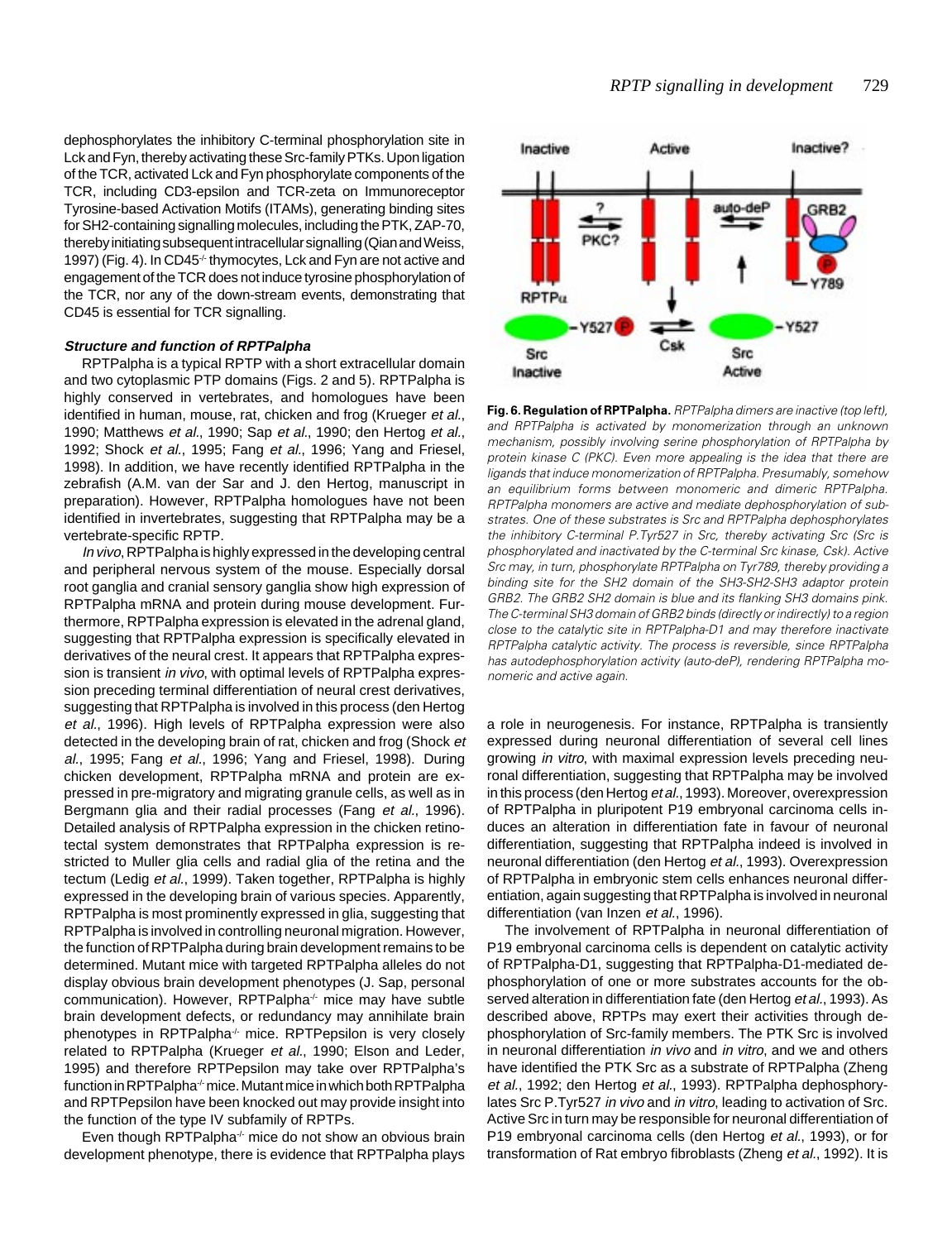noteworthy that Src activity is reduced in RPTPalpha $+$  mouse embryo fibroblasts due to enhanced phosphorylation of Tyr527, strongly suggesting that RPTPalpha dephosphorylates and activates Src in vivo (J. Sap, personal communication).

Src-family PTKs are not the only targets of RPTPalpha. For instance, also the insulin receptor is a candidate substrate of RPTPalpha (Møller et al., 1995). However, many other RPTPs may dephosphorylate the insulin receptor as well, and it remains to be determined which RPTPs dephosphorylate the insulin receptor under physiological conditions. Recently, the Kv1.2 potassium channel was identified as a substrate of RPTPalpha (Tsai et al., 1999). M1 muscarinic acetylcholine receptor (m1 mAChR) activation induces tyrosine phosphorylation and suppression of Kv1.2 channel activity. RPTPalpha-mediated dephosphorylation of Kv1.2 channels, in turn, leads to desuppression and thus to an increase in the Kv1.2 resting current. It is noteworthy that overexpression of RPTPalpha does not induce massive changes in cellular P.Tyr levels in P19 embryonal carcinoma cells or NIH 3T3 cells (A. Buist and J. den Hertog, unpublished observations), suggesting that RPTPalpha specifically dephosphorylates substrates. Identification of additional physiological RPTPalpha substrates is a challenge, and will provide crucial insights into the function of RPTPalpha.

The fact that overexpression of RPTPalpha does not induce massive dephosphorylation of cellular P.Tyr-containing proteins may also be explained by tight negative regulation of RPTPalpha activity. Little is known about regulation of RPTPalpha activity. The extracellular domain of RPTPalpha is relatively short (123 residues in the mouse), suggesting that it may not act as a ligand binding domain. However, the extracellular domain is heavily glycosylated through N- and O-linked glycosylation (Fig. 5) (Daum et al., 1994), suggesting that the extracellular domain of RPTPalpha may bind lectins. However, to date, such interactions have not been demonstrated yet.

Phorbol ester-treatment of cells transiently induces serine phosphorylation of RPTPalpha, which is concomitant with a transient increase in RPTPalpha activity. In fact, the increase in RPTPalpha activity is due to enhanced serine phosphorylation of RPTPalpha, since dephosphorylation of RPTPalpha reduces its activity to prestimulation levels (den Hertog et al., 1995). The serine phosphorylation sites are localised at Ser180 and Ser204 in the juxtamembrane region of RPTPalpha (Fig. 5), and protein kinase C (PKC) phosphorylates these sites in vitro (Tracy et al., 1995), suggesting that PKC is a direct regulator of RPTPalpha. Ser180 and especially Ser204 is located close to the helix-turn-helix wedge structure in RPTPalpha that may be involved in dimerisation. Phosphorylation of these sites introduces a negative charge that may prohibit dimerisation, thereby leading to activation of RPTPalpha (Bilwes et al., 1996).

RPTPalpha from growing NIH 3T3 cells is not only constitutively phosphorylated on serine, but also on tyrosine. The tyrosine phosphorylation site was mapped to the C-terminus of RPTPalpha, at position 789 (Fig. 5) (den Hertog et al., 1994). The kinase that is responsible for RPTPalpha Tyr789 phosphorylation may be Src. P.Tyr789 is a consensus binding site for the SH2 domain of the SH3-SH2-SH3 adaptor protein GRB2 and we and others have demonstrated that GRB2 binds to RPTPalpha in vivo and in vitro (den Hertog et al., 1994; Su et al., 1994). The guanine nucleotide exchange factor for Ras, Sos, which is bound to the N-terminal SH3 domain of GRB2, thereby linking receptor PTKs to the Ras pathway (reviewed by Schlessinger, 1993), is not present in the GRB2-

RPTPalpha complex. Not only the GRB2 SH2 domain, but also the C-terminal SH3 domain is required for efficient binding to RPTPalpha (den Hertog and Hunter, 1996; Su et al., 1996), suggesting that steric hindrance prohibits binding of Sos to the RPTPalpha-GRB2 complex. The region in RPTPalpha that is involved in GRB2-SH3 binding is localised in RPTPalpha-D1, close to the catalytic site, suggesting that GRB2-SH3 binding may inhibit RPTPalpha activity (den Hertog and Hunter, 1996). Overexpression of mutant RPTPalpha-Y789F, that does not bind GRB2, in P19 embryonal carcinoma cells altered the differentiation fate of these cells, like wild type RPTPalpha, demonstrating that the interaction between RPTPalpha and GRB2 is not required for this effect of RPTPalpha (J. den Hertog, unpublished observation). Taken together, the function of GRB2 binding to RPTPalpha remains to be determined.

In recent years, we have obtained insight into different mechanisms that may regulate RPTPalpha catalytic activity, as summarised in Figure 6. In addition, the expression pattern in vivo and the functional analyses in in vitro cell systems suggest that RPTPalpha may be involved in terminal differentiation of neural crest derivatives. However, elucidation of the biological function of RPTPalpha requires understanding of the regulation of RPTPalpha catalytic activity, and identification of specific, physiological substrates and effector proteins. Moreover, elucidation of the role of RPTPalpha in vertebrate development requires thorough analysis of vertebrate embryos that overexpress (mutant) RPTPalpha, and of homozygous RPTPalpha knock-out embryos, and presumably also double or multiple RPTP knock-out embryos. Current work in our lab is directed at these questions.

## **Conclusion**

We are beginning to obtain insight into the function of RPTPs in development *in vivo*. Several RPTPs have been demonstrated to be essential for proper axon pathfinding in Drosophila. In addition, at least one RPTP (Clr-1) is essential for normal development of C.elegans. Whether the homologues of these RPTPs play similar roles in vertebrates remains to be determined. Analysis of the function of RPTPs in vertebrates in general may require the generation of mutant mice with multiple targeted RPTP genes, since many single knock-outs did not display a phenotype, presumably due to redundancy. The powerful combination of genetics and biochemistry has already led to important new insights into the role of RPTP-mediated signalling in development, (e.g. LAR-signalling, Fig. 3), and presumably will provide conclusive answers as to the function of other RPTPs in the near future as well.

- Note added in proof: RPTPalpha and RPTPsigma knock-out mice have now been reported:
- SU, J., MURANJAN, M. and SAP, J. (1999). Receptor protein tyrosine phosphatase alpha activates Src-family kinases and controls integrin-mediated responses in fibroblasts. Curr. Biol. 9: 505-511.
- PONNIAH, S., WANG, D.Z., LIM, K.L. and PALLEN, C.J. (1999). Targeted disruption of the tyrosine phosphatase PTPalpha leads to constitutive downregulation of the kinases Src and Fyn. Curr. Biol. 9: 535-538.
- ELCHEBLY, M., WAGNER, J., KENNEDY, T.E., LANCTOT, C., MICHALISZYN, E., ITIE, A., DROUIN, J. and TREMBLAY, M.L. (1999). Neuroendocrine dysplasia in mice lacking protein tyrosine phosphatase sigma. Nature Genet. 21: 330-333.
- WALLACE, M.J., BATT, J., FLADD, C.A., HENDERSON, J.T., SKARNES, W. and ROTIN, D. (1999). Neuronal defects and posterior pituitary hypoplasia in mice lacking the receptor tyrosine phosphatase PTPsigma. Nature Genet. 21:334-338.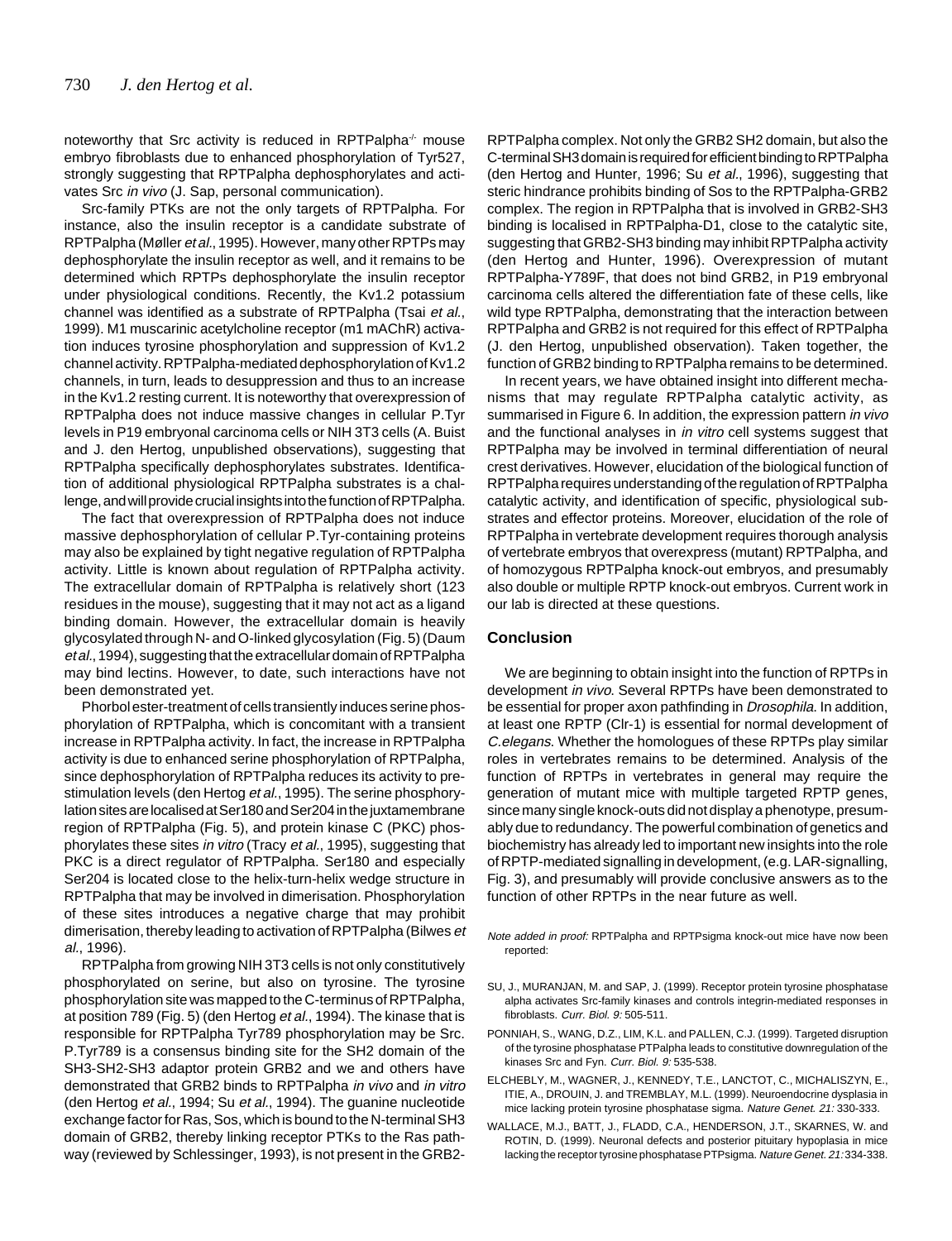#### **Acknowledgements**

We would like to thank Jan Sap (New York University Medical Center, New York, USA), Ari Elson (The Weizmann Institute, Rehovot, Israel), Michel Tremblay (McGill University, Montreal, Canada), Martijn Gebbink (Netherlands Cancer Institute, Amsterdam, the Netherlands) and Wiljan Hendriks (Nijmegen University, Nijmegen, the Netherlands) for discussing the phenotypes of their knock-out mice prior to publication. In addition, we would like to thank Mark Verheijen for critical reading of the manuscript. Work in our lab is supported by a grant from the Earth and Life Sciences Foundation/Netherlands Organization for Scientific research (ALW/NWO) and a grant from the Dutch Cancer Society (NKB/KWF).

## **References**

- BECKMANN, G. and BORK, P. (1993). An adhesive domain detected in functionally diverse receptors. Trends Biochem. Sci. 18: 40-41.
- BHANDARI, V., LIM, K.L. and PALLEN, C.J. (1998). Physical and functional interactions between receptor-like protein- tyrosine phosphatase alpha and p59fyn. J. Biol. Chem. 273: 8691-8698.
- BILWES, A.M., DEN HERTOG, J., HUNTER, T. and NOEL, J.P. (1996). Structural basis for inhibition of receptor protein-tyrosine phosphatase-alpha by dimerization. Nature 382: 555-559.
- BRADY-KALNAY, S.M. and TONKS, N.K. (1994). Identification of the homophilic binding site of the receptor protein tyrosine phosphatase PTP mu. J. Biol. Chem. 269: 28472-28477.
- BRADY-KALNAY, S.M., FLINT, A.J. and TONKS, N.K. (1993). Homophilic binding of PTP mu, a receptor-type protein tyrosine phosphatase, can mediate cell-cell aggregation. J. Cell Biol. 122: 961-972.
- BRADY-KALNAY, S.M., MOURTON, T., NIXON, J.P., PIETZ, G.E., KINCH, M., CHEN, H., BRACKENBURRY, R., RIMM, D.L., DEL VECCHIO, R.L. and TONKS, N.K. (1998). Dynamic interactions of PTP mu with multiple cadherins in vivo. J. Cell Biol. 141: 287-296.
- BRADY-KALNAY, S.M., RIMM, D.L. and TONKS, N.K. (1995). Receptor protein tyrosine phosphatase PTP mu associates with Cadherins and Catenins in vivo. J. Cell Biol. 130: 977-986.
- BUIST, A., ZHANG, Y.-L., KENG, Y.-F., WU, L., ZHANG, Z.-Y. and DEN HERTOG, J. (1999). Restoration of potent protein-tyrosine phosphatase activity in the membrane distal domain of Receptor Protein-Tyrosine Phosphatase alpha. Biochemistry 38: 914-922.
- BYTH, K.F., CONROY, L.A., HOWLETT, S., SMITH, A.J., MAY, J., ALEXANDER, D.R. and HOLMES, N. (1996). CD45-null transgenic mice reveal a positive regulatory role for CD45 in early thymocyte development, in the selection of CD4+CD8+ thymocytes, and B cell maturation. J. Exp. Med. 183: 1707-1718.
- CHARBONNEAU, H., TONKS, N.K., WALSH, K.A. and FISCHER, E.H. (1988). The leukocyte common antigen (CD45): a putative receptor-linked protein tyrosine phosphatase. Proc. Natl. Acad. Sci. USA 85: 7182-7186.
- CHIEN, C.-B. (1996). PY in the fly. Receptor-like tyrosine phosphatases in axonal pathfinding. Neuron 16: 1065-1068.
- COTE, J.F., CHAREST, A., WAGNER, J. and TREMBLAY, M.L. (1998). Combination of gene targeting and substrate trapping to identify substrates of protein tyrosine phosphatases using PTP-PEST as a model. Biochemistry 37: 13128-13137.
- DAUM, G., REGENASS, S., SAP, J., SCHLESSINGER, J. and FISCHER, E.H. (1994). Multiple forms of the human tyrosine phosphatase RPTP alpha. Isozymes and differences in glycosylation. J. Biol. Chem. 269: 10524-10528.
- DEBANT, A., SERRA-PAGES, C., SEIPEL, K., O'BRIEN, S., TANG, M. and PARK, S.H. (1996). The multidomain protein Trio binds the LAR transmembrane tyrosine phosphatase, contains a protein kinase domain, and has separate rac- specific and rho-specific guanine nucleotide exchange factor domains. Proc. Natl. Acad. Sci. USA 93: 5466-5471.
- DEN HERTOG, J. and HUNTER, T. (1996). Tight association of GRB2 with receptor protein-tyrosine phosphatase alpha is mediated by the SH2 and C-terminal SH3 domains. EMBO J. 15: 3016-3027.
- DEN HERTOG, J., OVERVOORDE, J. and DE LAAT, S.W. (1996). Expression of receptor protein-tyrosine phosphatase alpha mRNA and protein during mouse

embryogenesis. Mech. Dev. 58: 89-101.

- DEN HERTOG, J., PALS, C.E., JONK, L.J. and KRUIJER, W. (1992). Differential expression of a novel murine non-receptor protein tyrosine phosphatase during differentiation of P19 embryonal carcinoma cells. Biochem. Biophys. Res. Commun 184: 1241-1249.
- DEN HERTOG, J., PALS, C.E., PEPPELENBOSCH, M.P., TERTOOLEN, L.G., DE LAAT, S.W. and KRUIJER, W. (1993). Receptor protein tyrosine phosphatase alpha activates pp60c-src and is involved in neuronal differentiation. EMBO J. 12: 3789-3798.
- DEN HERTOG, J., SAP, J., PALS, C.E., SCHLESSINGER, J. and KRUIJER, W. (1995). Stimulation of receptor protein-tyrosine phosphatase alpha activity and phosphorylation by phorbol ester. Cell Growth Differ. 6: 303-307.
- DEN HERTOG, J., TRACY, S. and HUNTER, T. (1994). Phosphorylation of receptor protein-tyrosine phosphatase alpha on Tyr789, a binding site for the SH3-SH2- SH3 adaptor protein GRB-2 in vivo. EMBO J. 13: 3020-3032.
- DENU, J.M., STUCKEY, J.A., SAPER, M.A. and DIXON, J.E. (1996). Form and function in protein dephosphorylation. Cell 87: 361-364.
- DESAI, C.J., GINDHART, J.G., JR., GOLDSTEIN, L.S. and ZINN, K. (1996). Receptor tyrosine phosphatases are required for motor axon guidance in the Drosophila embryo. Cell 84: 599-609.
- DESAI, C.J., KRUEGER, N.X., SAITO, H. and ZINN, K. (1997). Competition and cooperation among receptor tyrosine phosphatases control motoneuron growth cone guidance in Drosophila. Development 124: 1941-1952.
- DESAI, D.M., SAP, J., SCHLESSINGER, J. and WEISS, A. (1993). Ligand-mediated negative regulation of a chimeric transmembrane receptor tyrosine phosphatase. Cell 73: 541-554.
- DESAI, D.M., SAP, J., SILVENNOINEN, O., SCHLESSINGER, J. and WEISS, A. (1994). The catalytic activity of the CD45 membrane-proximal phosphatase domain is required for TCR signaling and regulation. EMBO J. 13: 4002-4010.
- DEVORE, D.L., HORVITZ, H.R. and STERN, M.J. (1995). An FGF receptor signaling pathway is required for the normal cell migrations of the sex myoblasts in C. elegans hermaphrodites. Cell 83: 611-620.
- ELSON, A. and LEDER, P. (1995). Protein-tyrosine phosphatase epsilon. An isoform specifically expressed in mouse mammary tumors initiated by v-Ha-ras or neu. J. Biol. Chem. 270: 26116-26122.
- FANG, K.S., MARTINS-GREEN, M., WILLIAMS, L.T. and HANAFUSA, H. (1996). Characterization of chicken protein tyrosine phosphatase alpha and its expression in the central nervous system. Brain Res. Mol. Brain Res. 37: 1-14.
- FAUMAN, E.B. and SAPER, M.A. (1996). Structure and function of the protein tyrosine phosphatases. Trends Biochem. Sci. 21: 413-417.
- FELBERG, J. and JOHNSON, P. (1998). Characterization of recombinant CD45 cytoplasmic domain proteins. Evidence for intramolecular and intermolecular interactions. J. Biol. Chem. 273: 17839-17845.
- FISCHER, E.H., CHARBONNEAU, H. and TONKS, N.K. (1991). Protein tyrosine phosphatases: a diverse family of intracellular and transmembrane enzymes. Science 253: 401-406.
- FLINT, A.J., TIGANIS, T., BARFORD, D. and TONKS, N.K. (1997). Development of "substrate-trapping" mutants to identify physiological substrates of protein tyrosine phosphatases. Proc. Natl. Acad. Sci. USA 94: 1680-1685.
- FREARSON, J.A. and ALEXANDER, D.R. (1997). The role of phosphotyrosine phosphatases in haematopoietic cell signal transduction. BioEssays 19: 417-427.
- FUCHS, M., MUELLER, T., LERCH, M.M. and ULLRICH, A. (1996). Association of human protein-tyrosine phosphatase kappa with members of the armadillo family. J. Biol. Chem. 271: 16712-16719.
- GARTON, A.J., FLINT, A.J. and TONKS N.K. (1996). Identification of p130(cas) as a substrate for the cytosolic protein tyrosine phosphatase PTP-PEST. Mol. Cell. Biol. 16: 6408-6418.
- GEBBINK, M.F., ZONDAG, G.C., KONINGSTEIN, G.M., FEIKEN, E., WUBBOLTS, R.W. and MOOLENAAR, W.H. (1995). Cell surface expression of receptor protein tyrosine phosphatase RPTP mu is regulated by cell-cell contact. J. Cell Biol. 131: 251-260.
- GEBBINK, M.F., ZONDAG, G.C., WUBBOLTS, R.W., BEIJERSBERGEN, R.L., VAN ETTEN, I. and MOOLENAAR, W.H. (1993). Cell-cell adhesion mediated by a receptor-like protein tyrosine phosphatase. J. Biol. Chem. 268: 16101-16104.
- GERSHON, T.R., BAKER, M.W., NITABACH, M. and MACAGNO, E.R. (1998). The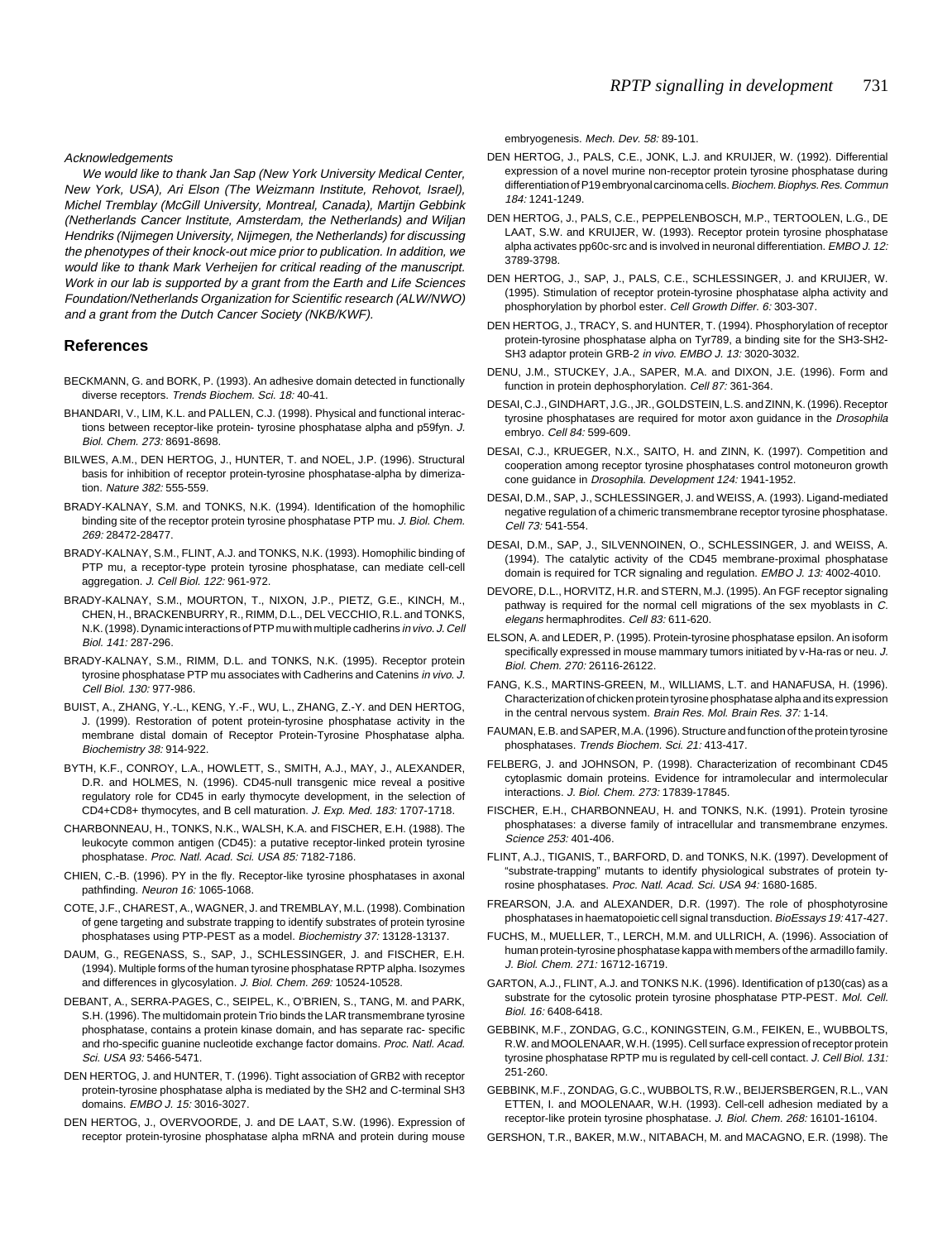leech receptor protein tyrosine phosphatase HmLAR2 is concentrated in growth cones and is involved in process outgrowth. Development 125: 1183-1190.

- GUAN, K.L. and DIXON, J.E. (1991). Evidence for protein-tyrosine-phosphatase catalysis proceeding via a cysteine-phosphate intermediate. J. Biol. Chem. 266: 17026-17030.
- HOFFMANN, K.M.V., TONKS, N.K. and BARFORD, D. (1997). The crystal structure of domain 1 of receptor protein-tyrosine phosphatase mu. J. Biol. Chem. 272: 27505-27508.
- HUNTER, T. (1995). Protein kinases and phosphatases: The Yin and Yang of protein phosphorylation and signalling. Cell 80: 225-236.
- HUNTER, T. (1998). Anti-phosphatases take the stage. Nature Genet. 18: 303-305.
- KAUFMANN, N., WILLS, Z.P. and VAN VACTOR, D. (1998). Drosophila Rac1 controls motor axon guidance. Development 125: 453-461.
- KISHIHARA, K., PENNINGER, J., WALLACE, V.A., KUNDIG, T.M., KAWAI, K., WAKEHAM, A., TIMMS, E., PFEFFER, K., OHASHI, P.S., THOMAS, M.L., FURLONGER, C., PAIGE, C.J. and MAK, T.W. (1993). Normal B lymphocyte development but impaired T cell maturation in CD45-exon6 protein tyrosine phosphatase-deficient mice. Cell 74: 143-156.
- KOKEL, M., BORLAND, C.Z., DELONG, L., HORVITZ, H.R. and STERN, M.J. (1998). Clr-1 encodes a receptor tyrosine phosphatase that negatively regulates an FGF receptor signaling pathway in Caenorhabditis elegans. Genes Dev. 12: 1425- 1437.
- KRUEGER, N.X. and SAITO, H. (1992). A human transmembrane protein-tyrosinephosphatase, PTP zeta, is expressed in brain and has an N-terminal receptor domain homologous to carbonic anhydrases. Proc. Natl. Acad. Sci. USA 89:7417-7421.
- KRUEGER, N.X., STREULI, M. and SAITO, H. (1990). Structural diversity and evolution of human receptor-like protein tyrosine phosphatases. EMBO J. 9: 3241- 3252.
- KRUEGER, N.X., VAN VACTOR, D., WAN, H.I., GELBART, W.M., GOODMAN, C.S. and SAITO, H. (1996). The transmembrane tyrosine phosphatase DLAR controls motor axon guidance in Drosophila. Cell 84: 611-622.
- KYPTA, R.M., SU, H. and REICHARDT, L.F. (1996). Association between a transmembrane protein tyrosine phosphatase and the cadherin-catenin complex. J. Cell Biol. 134: 1519-1529.
- LEDIG, M.M., MCKINNELL, I.W., MRSIC FLOGEL, T., WANG, J., MASON, I., ALVARES, C., BIXBY, J.L., MUELLER, B.K. and STOKER, A.W. (1999). Expression of receptor tyrosine phosphatases during development of the retinotectal projection of the chick. J. Neurobiol. 39. 81-96.
- LI, D.M. and SUN, H. (1997). TEP1, encoded by a candidate tumor suppressor locus, is a novel protein tyrosine phosphatase regulated by transforming growth factor beta. Cancer Res. 57: 2124-2129.
- LI, J., YEN, C., LIAW, D., PODSYPANINA, K., BOSE, S., WANG, S.I., PUC, J., MILIARESIS, C., RODGERS, L., MCCOMBIE, R., BIGNER, S.H., GIOVANELLA, B.C., ITTMANN, M., TYCKO, B., HIBSHOOSH, H., WIGLER, M.H. and PAR-SONS, R. (1997). PTEN, a putative protein tyrosine phosphatase gene mutated in human brain, breast, and prostate cancer. Science 275: 1943-1947.
- LIM, K.L., KOLATKAR, P.R., NG, K.P., NG, C.H. and PALLEN, C.J. (1998). Interconversion of the kinetic identities of the tandem catalytic domains of receptor-like protein-tyrosine phosphatase PTPalpha by two point mutations is synergistic and substrate-dependent. J. Biol. Chem. 273: 28986-28993.
- LU, J., NOTKINS, A.L. and LAN, M.S. (1994). Isolation, sequence and expression of a novel mouse brain cDNA, mIA-2, and its relatedness to members of the protein tyrosine phosphatase family. Biochem. Biophys. Res. Commun 204: 930-936.
- MAEHAMA, T. and DIXON, J.E. (1998). The tumor suppressor, PTEN/MMAC1, dephosphorylates the lipid second messenger, Phosphatidylinositol 3,4,5- Trisphosphate. J. Biol. Chem. 273: 13375-13378.
- MAJETI, R., BILWES, A.M., NOEL, J.P., HUNTER, T. and WEISS, A. (1998). Dimerization-induced inhibition of receptor protein tyrosine phosphatase function through an inhibitory wedge. Science 279: 88-91.
- MATTHEWS, R.J., CAHIR, E.D. and THOMAS, M.L. (1990). Identification of an additional member of the protein-tyrosine- phosphatase family: evidence for alternative splicing in the tyrosine phosphatase domain. Proc. Natl. Acad. Sci. USA 87: 4444-4448.
- MILLAR, J.B. and RUSSELL, P. (1992). The cdc25 M-phase inducer: an unconventional protein phosphatase. Cell 68: 407-410.
- MØLLER, N.P., MØLLER, K.B., LAMMERS, R., KHARITONENKOV, A., HOPPE, E., WIBERG, F.C., SURES, I. and ULLRICH, A. (1995). Selective downregulation of the insulin receptor signal by protein-tyrosine phosphatases alpha and epsilon. J. Biol. Chem. 270: 23126-23131.
- MUSTELIN, T., COGGESHALL, K.M. and ALTMAN, A. (1989). Rapid activation of the T-cell tyrosine protein kinase pp56lck by the CD45 phosphotyrosine phosphatase. Proc. Natl. Acad. Sci. USA 86: 6302-6306.
- MYERS, M.P., PASS, I., BATTY, I.H., VAN DER KAAY, J., STOLAROV, J.P., HEMMINGS, B.A., WIGLER, M.H., DOWNES, C.P. and TONKS, N.K. (1998). The lipid phosphatase activity of PTEN is critical for its tumor supressor function. Proc. Natl. Acad. Sci. USA 95: 13513-13518.
- NADA, S., OKADA, M., MACAULEY, A., COOPER, J.A. and NAKAGAWA, H. (1991). Cloning of a complementary DNA for a protein-tyrosine kinase that specifically phosphorylates a negative regulatory site of p60c-src. Nature 351: 69-72.
- NEEL, B.G. and TONKS, N.K. (1997). Protein tyrosine phosphatases in signal transduction. Curr. Opin. Cell Biol. 9: 193-204.
- O'GRADY, P., THAI, T.C. and SAITO, H. (1998). The laminin-nidogen complex is a ligand for a specific splice isoform of the transmembrane protein tyrosine phosphatase LAR. J. Cell Biol.141: 1675-1684.
- OSTERGAARD, H.L., SHACKELFORD, D.A., HURLEY, T.R., JOHNSON, P., HYMAN, R., SEFTON, B.M. and TROWBRIDGE, I.S. (1989). Expression of CD45 alters phosphorylation of the lck-encoded tyrosine protein kinase in murine lymphoma T-cell lines. Proc. Natl. Acad. Sci. USA 86: 8959-8963.
- PELES, E., NATIV, M., CAMPBELL, P.L., SAKURAI, T., MARTINEZ, R., LEV, S., CLARY, D.O., SCHILLING, J., BARNEA, G., PLOWMAN, G.D. and SCHLESSINGER, J. (1995). The carbonic anhydrase domain of receptor tyrosine phosphatase beta is a functional ligand for the axonal cell recognition molecule contactin. Cell 82: 251-260.
- PELES, E., NATIV, M., LUSTIG, M., GRUMET, M., SCHILLING, J., MARTINEZ, R., PLOWMAN, G.D. and SCHLESSINGER, J. (1997). Identification of a novel contactin-associated transmembrane receptor with multiple domains implicated in protein-protein interactions. EMBO J. 16: 978-988.
- POT, D.A. and DIXON, J.E. (1992). Active site labeling of a receptor-like protein tyrosine phosphatase. J. Biol. Chem. 267: 140-143.
- PULIDO, R., SERRA-PAGES, C., TANG, M. and STREULI, M. (1995). The LAR/ PTP delta/PTP sigma subfamily of transmembrane protein-tyrosine- phosphatases: multiple human LAR, PTP delta, and PTP sigma isoforms are expressed in a tissue-specific manner and associate with the LAR- interacting protein LIP.1. Proc. Natl. Acad. Sci. USA 92: 11686-11690.
- QIAN, D. and WEISS, A. (1997). T cell antigen receptor signal transduction. Curr. Opin. Cell Biol. 9: 205-212.
- SAKURAI, T., LUSTIG, M., NATIV, M., HEMPERLY, J.J., SCHLESSINGER, J., PELES, E. and GRUMET, M. (1997). Induction of neurite outgrowth through contactin and Nr-CAM by extracellular regions of glial receptor tyrosine phosphatase beta. J. Cell Biol. 136: 907-918.
- SAP, J., D'EUSTACHIO, P., GIVOL, D. and SCHLESSINGER, J. (1990). Cloning and expression of a widely expressed receptor tyrosine phosphatase. Proc. Natl. Acad. Sci. USA 87: 6112-6116.
- SAP, J., JIANG, Y.P., FRIEDLANDER, D., GRUMET, M. and SCHLESSINGER, J. (1994). Receptor tyrosine phosphatase R-PTP-kappa mediates homophilic binding. Mol. Cell. Biol. 14: 1-9.
- SCHAAPVELD, R.Q.J., SCHEPENS, J.T.G., BAECHNER, D., ATTEMA, J., WIERINGA, B., JAP, P.H.K. and HENDRIKS, W.J.A.J. (1998). Developmental expression of the cell adhesion molecule-like protein tyrosine phosphatases LAR, RPTP delta and RPTP sigma in the mouse. Mech. Dev. 77: 59-62.
- SCHAAPVELD, R.Q., SCHEPENS, J.T., ROBINSON, G.W., ATTEMA, J., OERLEMANS, F.T., FRANSEN, J.A., STREULI, M., WIERINGA, B., HENNIGHAUSEN, L. and HENDRIKS, W.J. (1997). Impaired mammary gland development and function in mice lacking LAR receptor-like tyrosine phosphatase activity. Dev. Biol. 188: 134-146.
- SCHLESSINGER, J. (1993). SH2/SH3 signaling proteins. Curr. Opin. Genet. Dev. 4: 25-30.
- SERRA-PAGES, C., MEDLEY, Q.G., TANG, M., HART, A. and STREULI, M. (1998). Liprins, a family of LAR transmembrane protein-tyrosine phosphataseinteracting proteins. J. Biol. Chem. 273: 15611-15620.